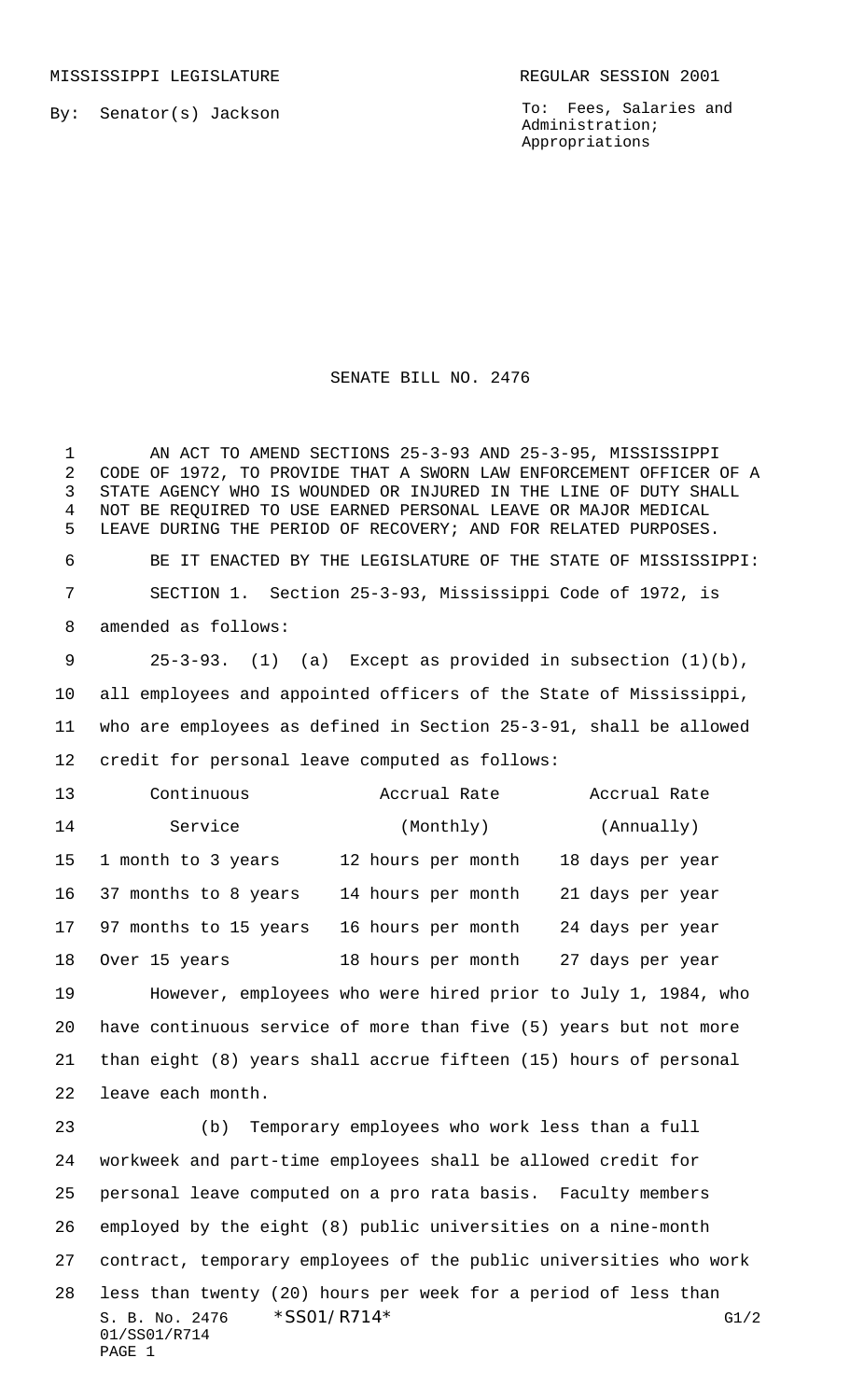five (5) months during a fiscal year, and recipients of full-time educational leave, while on such leave, shall not be eligible for personal leave.

 (2) For the purpose of computing credit for personal leave, each appointed officer or employee shall be considered to work not more than five (5) days each week. Leaves of absence granted by the appointing authority for one (1) year or less shall be permitted without forfeiting previously accumulated continuous service. The provisions of this section shall not apply to military leaves of absence. The time for taking personal leave, except when such leave is taken due to an illness, shall be determined by the appointing authority of which such employees are employed.

 (3) For the purpose of Sections 25-3-91 through 25-3-99, the earned personal leave of each employee shall be credited monthly after the completion of each calendar month of service, and the appointing authority shall not increase the amount of personal leave to an employee's credit. It shall be unlawful for an appointing authority to grant personal leave in an amount greater than was earned and accumulated by the officer or employee.

S. B. No. 2476 \*SS01/R714\* 01/SS01/R714 PAGE 2 (4) Employees are encouraged to use earned personal leave. Personal leave may be used for vacations and personal business as scheduled by the appointing authority and shall be used for illnesses of the employee requiring absences of one (1) day or less. Accrued personal or compensatory leave shall be used for the first day of an employee's illness requiring his absence of more than one (1) day. Accrued personal or compensatory leave may also be used for an illness in the employee's immediate family as defined in Section 25-3-95. There shall be no limit to the accumulation of personal leave. Upon termination of employment each employee shall be paid for not more than thirty (30) days of accumulated personal leave. Unused personal leave in excess of thirty (30) days shall be counted as creditable service for the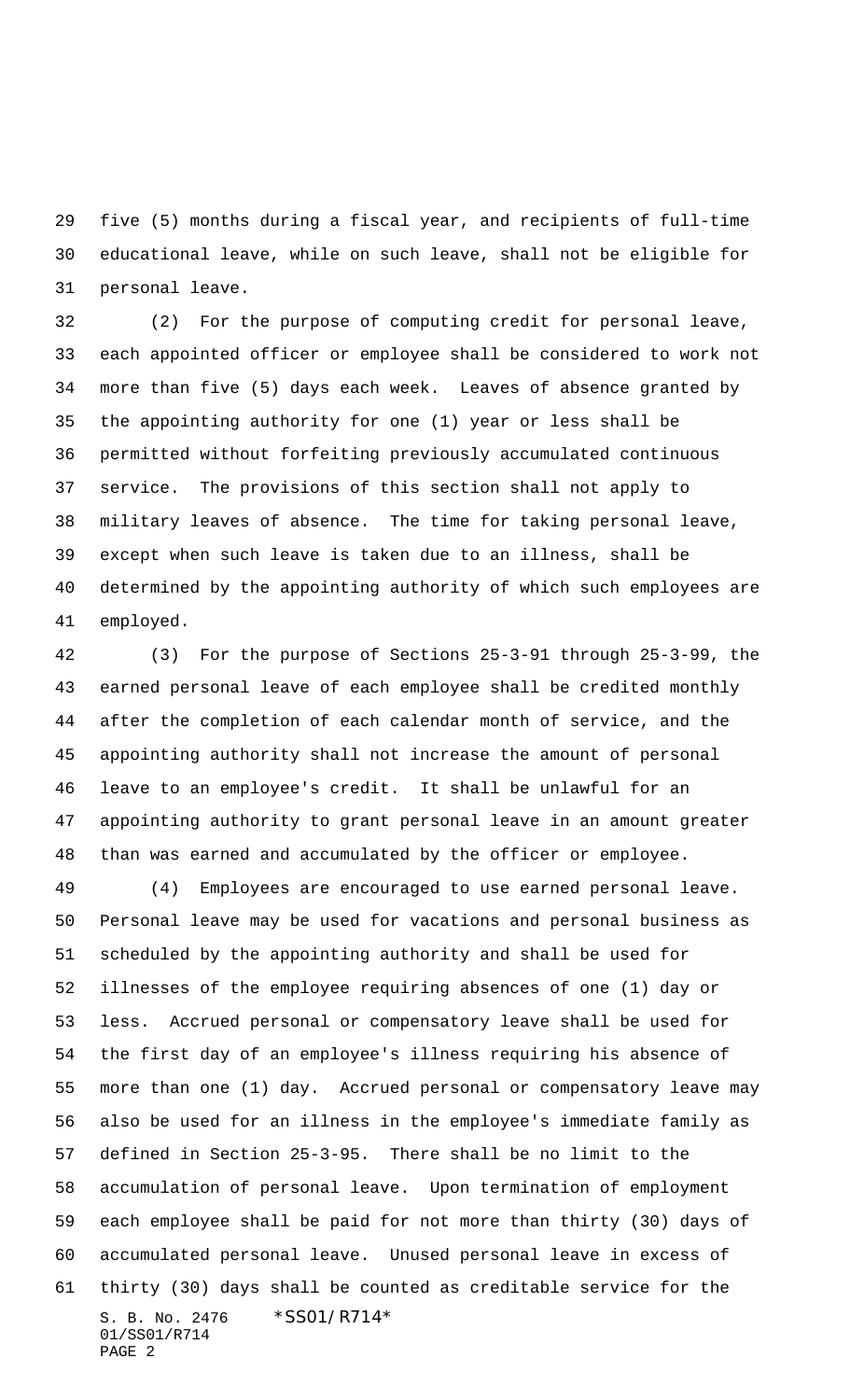purposes of the retirement system as provided in Sections 25-11-103 and 25-13-5.

 (5) Any officer of the Mississippi Highway Safety Patrol or 65 any sworn law enforcement officer of a state agency who is injured by wound or accident in the line of duty shall not be required to use earned personal leave during the period of recovery from such injury. The period of recovery shall be approved by the agency head only for the period certified by a physician that the

officer/agent is unable to perform his duty assignment.

 (6) Any employee may donate a portion of his or her earned personal leave to another employee who is suffering from a catastrophic injury or illness, or to another employee who has a member of his or her immediate family who is suffering from a catastrophic injury or illness, in accordance with subsection (8) of Section 25-3-95.

 This subsection shall stand repealed from and after July 1, 2000.

 SECTION 2. Section 25-3-95, Mississippi Code of 1972, is amended as follows:

 25-3-95. (1) All employees and appointed officers of the State of Mississippi, except temporary employees of the public universities who work less than twenty (20) hours per week for a period of less than five (5) months during a fiscal year and recipients of full-time educational leave, while on such leave, shall accrue credits for major medical leave as follows:

| 87 | Continuous            | Accrual Rate      | Accrual Rate       |
|----|-----------------------|-------------------|--------------------|
| 88 | Service               | (Monthly)         | (Annually)         |
| 89 | 1 month to 3 years    | 8 hours per month | 12 days per year   |
| 90 | 37 months to 8 years  | 7 hours per month | 10.5 days per year |
| 91 | 97 months to 15 years | 6 hours per month | 9 days per year    |
| 92 | Over 15 years         | 5 hours per month | 7.5 days per year  |

S. B. No. 2476 \* SS01/R714\* 01/SS01/R714 PAGE 3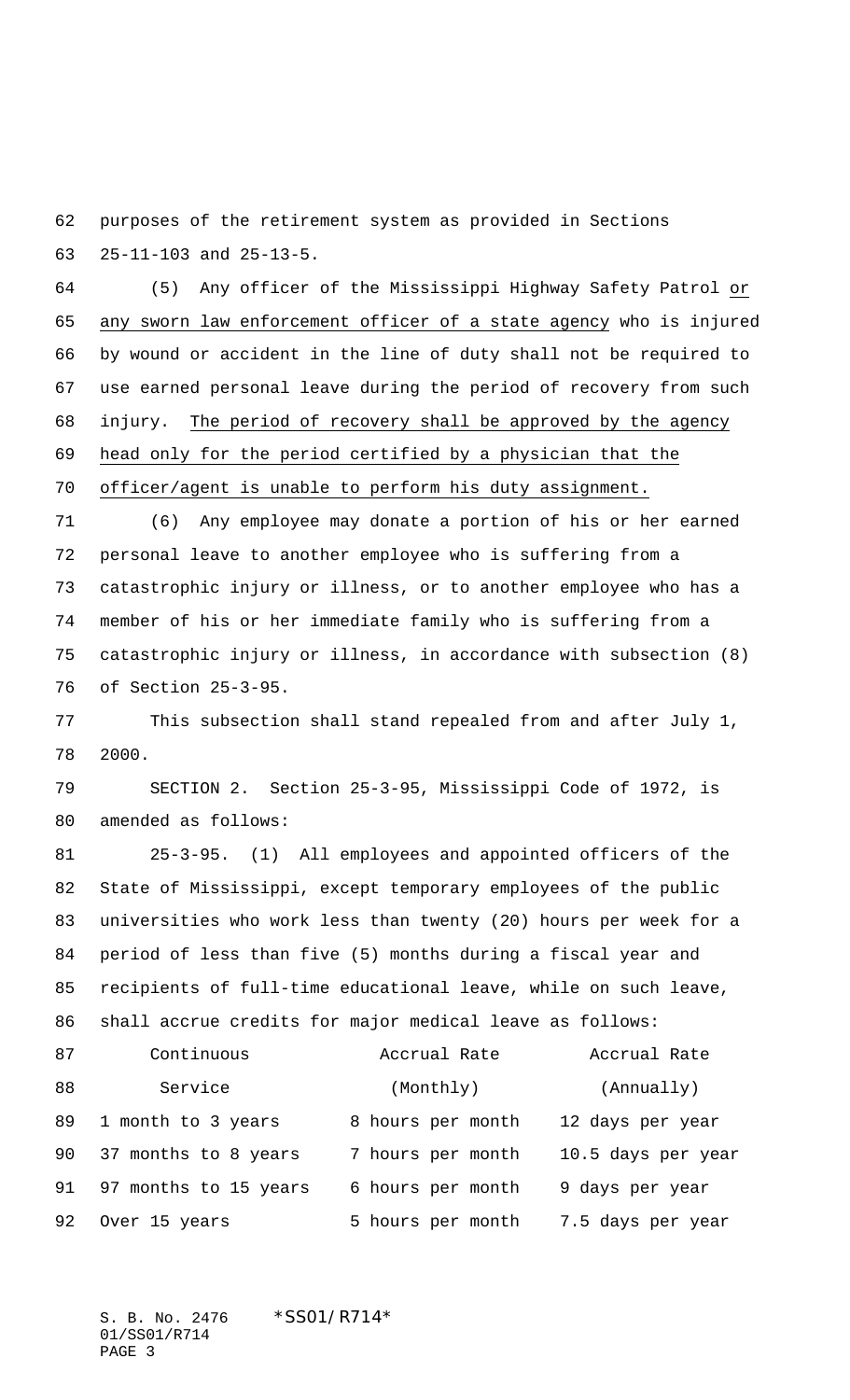Faculty members employed by the eight (8) public universities on a nine-month contract shall accrue credit for major medical leave as follows:

 Continuous Accrual Rate Accrual Rate 97 Service (Per Month) (Per Academic Year) 1 month to 3 years 13-1/3 hours per month 15 days per 99 academic year 37 months to 8 years 14-1/5 hours per month 16 days per 101 academic year 97 months to 15 years 15-2/5 hours per month 17 days per 103 academic year Over 15 years 16 hours per month 18 days per 105 academic year

 Part-time employees shall accrue major medical leave on a pro rata basis. There shall be no maximum limit to major medical leave accumulation. All unused major medical leave shall be counted as creditable service for the purposes of the retirement system as provided in Sections 25-11-103 and 25-13-5.

S. B. No. 2476 \* SS01/R714\* 01/SS01/R714 PAGE 4 (2) Major medical leave may be used for the illness or injury of an employee or member of the employee's immediate family as defined in subsection (3) of this section, only after the employee has used one (1) day of accrued personal or compensatory leave for each absence due to illness, or leave without pay if the employee has no accrued personal or compensatory leave. Provided that faculty members employed by the eight (8) public universities on a nine-month basis may use major medical leave for the first day of absence due to illness. However, major medical leave may be used, without prior use of personal leave, to cover regularly scheduled visits to a doctor's office or a hospital for the continuing treatment of a chronic disease, as certified in advance by a physician. For the purposes of this section, "physician" means a doctor of medicine, osteopathy, dental medicine, podiatry or chiropractic. For each absence due to illness of thirty-two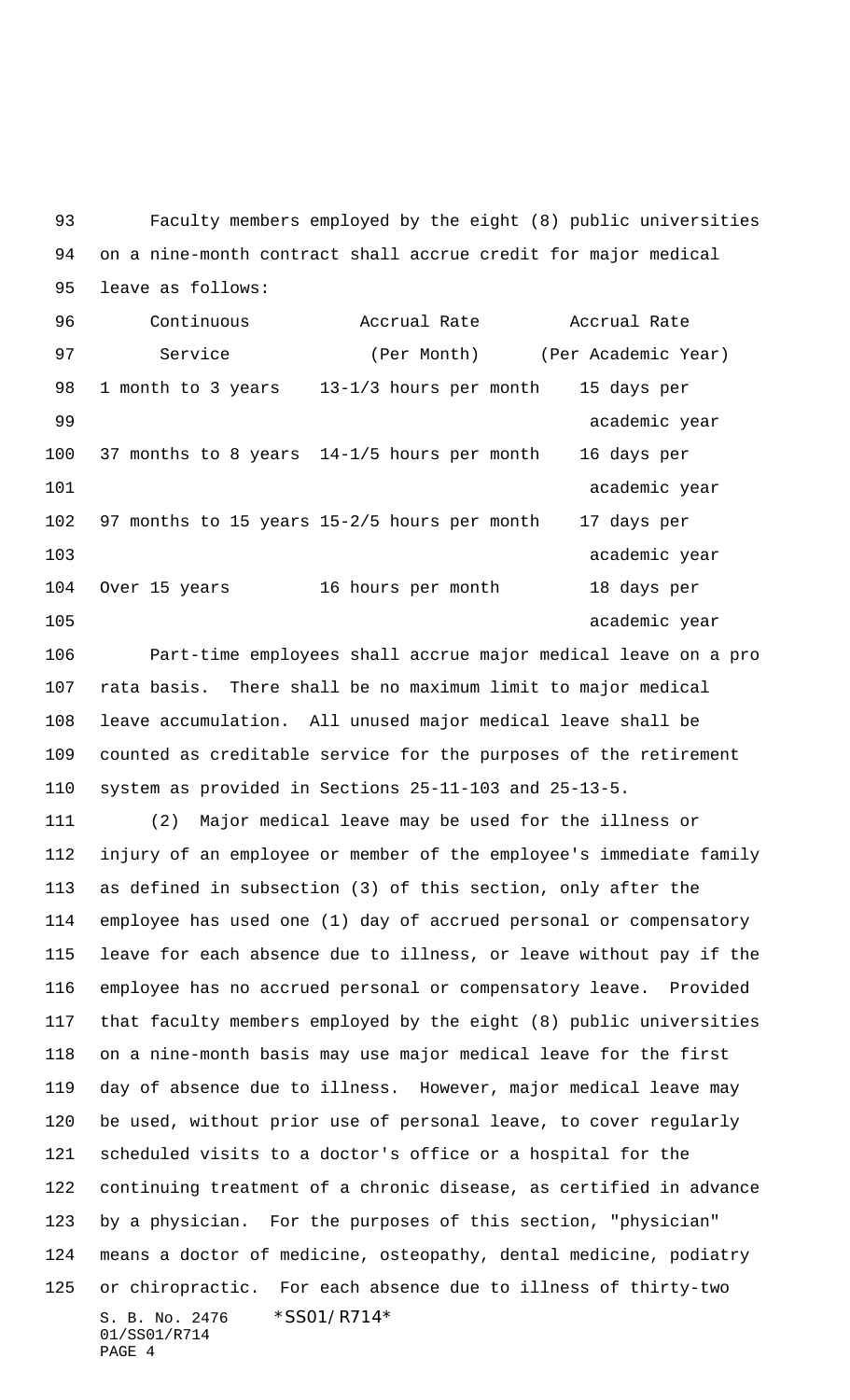(32) consecutive working hours (combined personal leave and major medical leave) major medical leave shall be authorized only when certified by their attending physician.

 (3) An employee may use up to three (3) days of earned major medical leave for each occurrence of death in the immediate family requiring the employee's absence from work. No qualifying time or use of personal leave will be required prior to use of major medical leave for this purpose. For the purpose of this subsection (3), the immediate family is defined as spouse, parent, stepparent, sibling, child, stepchild, grandchild, grandparent, son- or daughter-in-law, mother- or father-in-law or brother- or sister-in-law. Child means a biological, adopted or foster child, or a child for whom the individual stands or stood in loco parentis.

 (4) Employees and appointed officers of the State of Mississippi having unused, accumulated sick leave or annual leave earned prior to July 1, 1984, shall be credited with major medical leave and personal leave as follows: All unused annual leave shall be credited as personal leave.

 Unused sick leave shall be divided between major medical leave and personal leave at rates determined by the employee's sick leave balance on June 30, 1984. The rates of conversion

shall be as follows:

| 149 | Sick Leave        | Percentage     | Percentage          |
|-----|-------------------|----------------|---------------------|
| 150 | Balance as of     | Converted to   | Converted to        |
| 151 | June 30, 1984     | Personal Leave | Major Medical Leave |
| 152 | $1 - 200$ hours   | $20\%$         | 80%                 |
| 153 | $201 - 400$ hours | 25%            | 75%                 |
| 154 | $401 - 600 hours$ | 30%            | 70%                 |
| 155 | 601 or more hours | $35\%$         | 65%                 |

S. B. No. 2476 \* SS01/R714\* (5) Upon retirement from active employment each faculty member of the state-supported public universities who is employed on a nine-month basis shall receive credit and be paid for not

```
01/SS01/R714
PAGE 5
```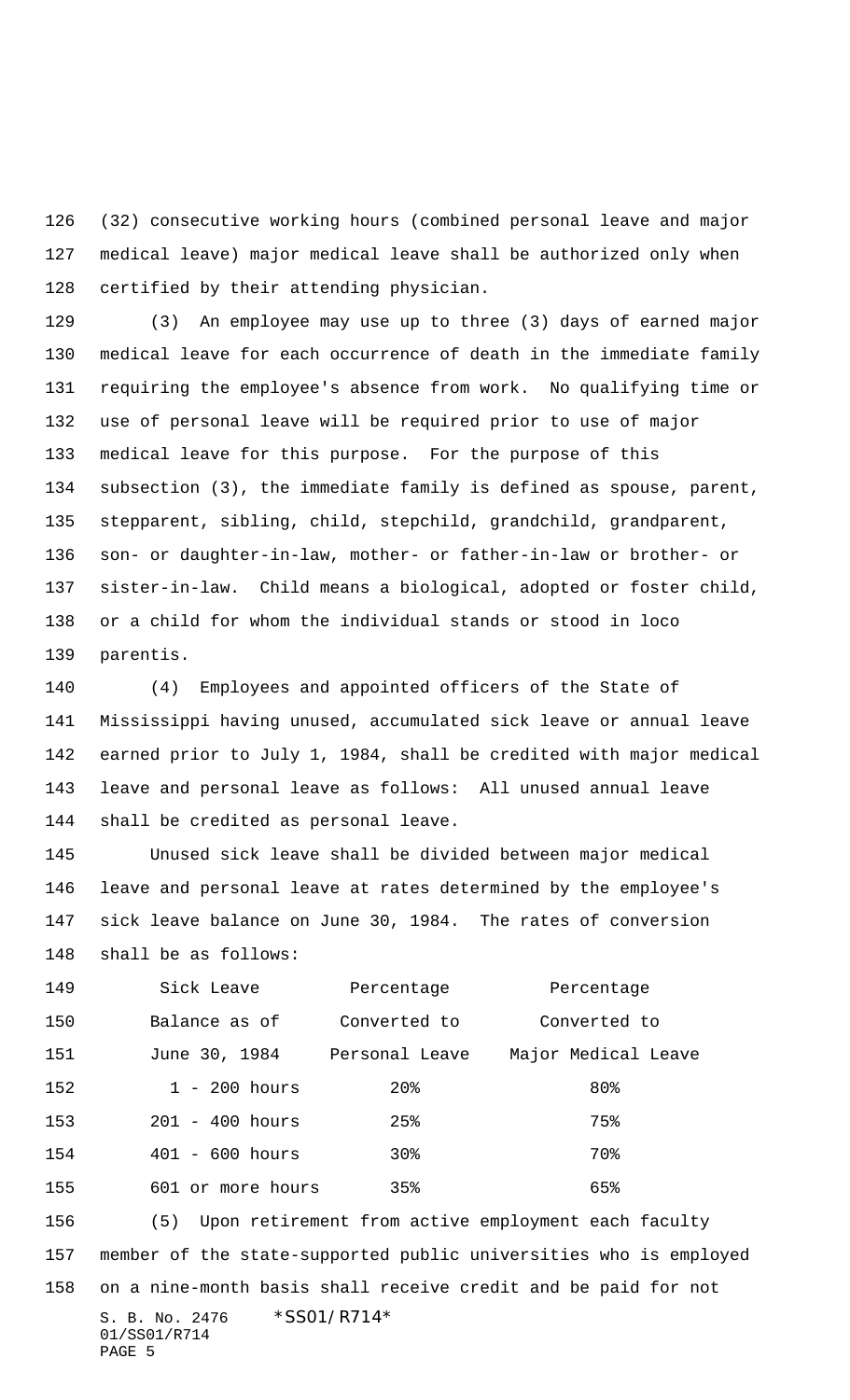more than thirty (30) days of unused major medical leave for service as a state employee. Unused major medical leave in excess of thirty (30) days shall be counted as creditable service for the purposes of the retirement system as provided in Sections 25-11-103 and 25-13-5.

 (6) Any officer of the Mississippi Highway Safety Patrol or any sworn law enforcement officer of a state agency who is injured by wound or accident in the line of duty shall not be required to use earned major medical leave during the period of recovery from such injury. The period of recovery shall be approved by the agency head only for the period certified by a physician that the officer/agent is unable to perform his duty assignment.

 (7) For the purpose of Sections 25-3-91 through 25-3-99, the earned major medical leave of each employee shall be credited monthly after the completion of each calendar month, and the appointing authority shall not increase the amount of major medical leave to an employee's credit. It shall be unlawful for an appointing authority to grant major medical leave in an amount greater than was earned and accumulated by the officer or employee.

 (8) Any employee may donate a portion of his or her earned personal leave or major medical leave to another employee who is suffering from a catastrophic injury or illness, as defined in Section 25-3-91, or to another employee who has a member of his or her immediate family who is suffering from a catastrophic injury or illness, in accordance with the following:

S. B. No. 2476 \*SS01/R714\* 01/SS01/R714 (a) The employee donating the leave (the "donor employee") shall designate the employee who is to receive the leave (the "recipient employee") and the amount of earned personal leave and major medical leave that is to be donated, and shall notify the donor employee's appointing authority or supervisor of his or her designation. The donor employee's appointing authority or supervisor then shall notify the recipient employee's

```
PAGE 6
```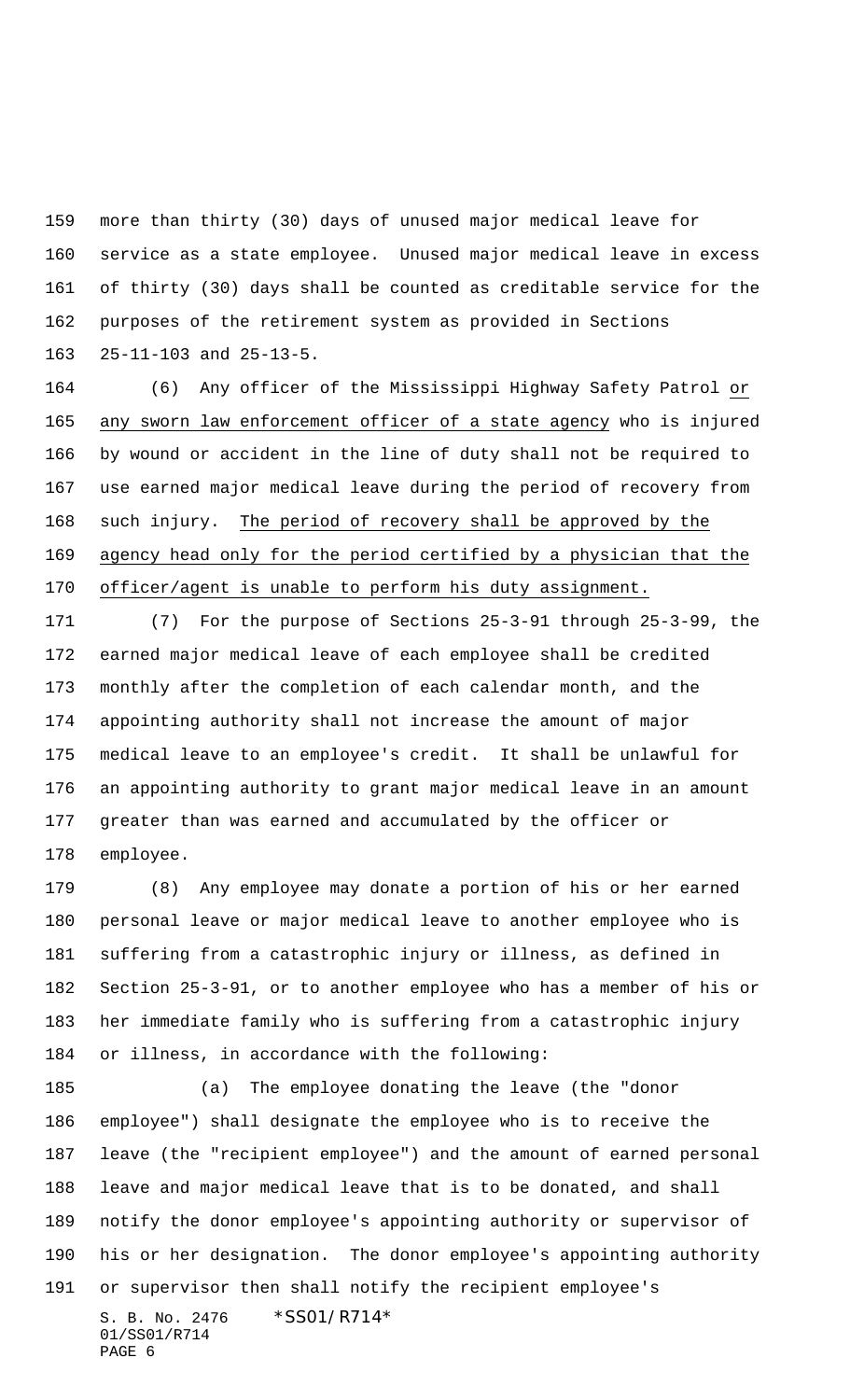appointing authority or supervisor of the amount of leave that has been donated by the donor employee to the recipient employee.

 (b) The maximum amount of earned personal leave that an employee may donate to any other employee may not exceed a number of days that would leave the donor employee with fewer than seven (7) days of personal leave left, and the maximum amount of earned major medical leave that an employee may donate to any other employee may not exceed fifty percent (50%) of the earned major medical leave of the donor employee.

 (c) An employee must have exhausted all of his or her earned personal leave and major medical leave before he or she will be eligible to receive any leave donated by another employee.

 (d) Before an employee may receive donated leave, he or she must provide his or her appointing authority or supervisor with a physician's statement that states the beginning date of the catastrophic injury or illness, a description of the injury or illness, and a prognosis for recovery and the anticipated date that the recipient employee will be able to return to work.

 (e) If an employee is aggrieved by the decision of his or her appointing authority that the employee is not eligible to receive donated leave because the injury or illness of the employee or member of the employee's immediate family is not, in the appointing authority's determination, a catastrophic injury or illness, the employee may appeal the decision to the employee appeals board.

 (f) If the total amount of leave that is donated to any employee is not used by the recipient employee, the donated leave shall be returned to the donor employees on a pro rata basis, based on the ratio of the number of days of leave donated by each donor employee to the total number of days of leave donated by all donor employees.

S. B. No. 2476 \* SS01/R714\* 01/SS01/R714 PAGE 7 (g) The failure of any appointing authority or supervisor of any employee to properly deduct an employee's